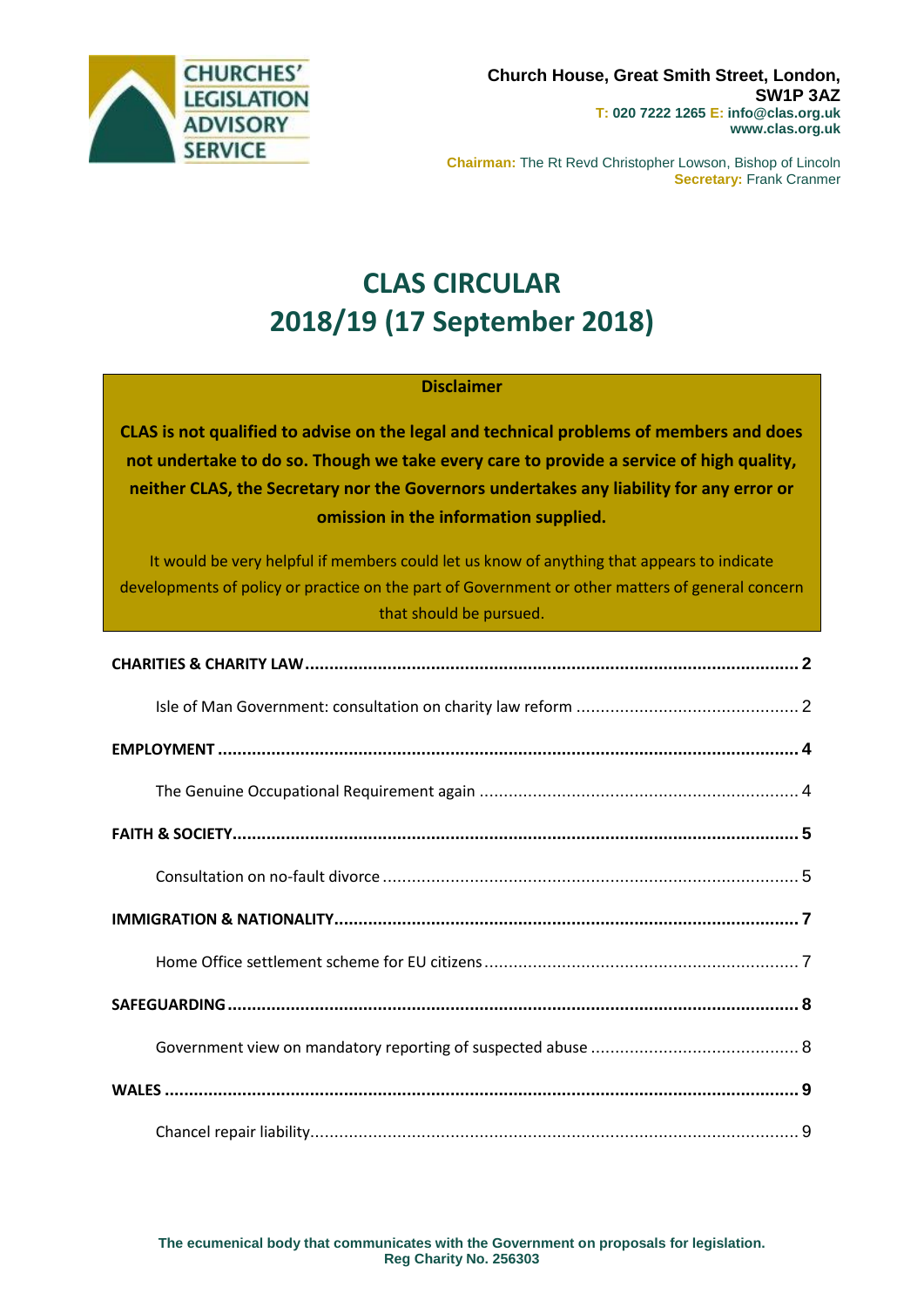# <span id="page-1-0"></span>**CHARITIES & CHARITY LAW**

<span id="page-1-1"></span>**Isle of Man Government: consultation on charity law reform**

**For information and possibly for action if you have congregations in the Isle of Man**

The Isle of Man Government is consulting on proposed new [legislation](https://consult.gov.im/attorney-generals-chambers/charities-registration-and-regulation-bill/consultation/download) to update and improve the effectiveness of the registration and regulation of charities in the Island.

Charities are currently registered and regulated under the Charities Registration Act 1989. The Government is of opinion that, over time, the provisions of that Act have become outdated and the system needs modernising in order for the public to retain confidence in the Manx charitable sector. It is also necessary to take account of recent changes to the meaning of "charity" in England and Wales so that *bona fide* charities that are established in that jurisdiction are not prevented from carrying on activities on the Island.

The Bill does not seek to make any changes to the nature of an organisation that can register as a charity in the Island, such as imposing an income threshold, nor does it alter the requirement that it have a substantial and genuine connection with the Island. Further, while the Bill extends the authority of the Attorney General as regards giving consent to certain steps to be taken by charities, it does not seek to exclude the jurisdiction of the High Court, which is provided by the Charities Act 1962.

The Bill has six main purposes:

- to update the meaning of "charity" in the Island so that it remains at least as broad as in England and Wales;
- to provide for a modern register of charities which are carrying out activities within the Island;
- to assist charity trustees (however described, eg as trustees, directors or committee members) in the proper delivery of their charity's objectives, by ensuring that charities have constitutional documents which are fit for purpose and that the process of responding to a changing environment is straightforward and inexpensive;
- to ensure more effective regulation of charities by increasing reporting requirements and ensuring accountability on the part of all charities carrying on activities in the Island, in addition to providing for the automatic disqualification of individuals for acting as trustees in certain circumstances and for consideration of the risk of a charity seeking registration to be used for money-laundering or financing terrorism;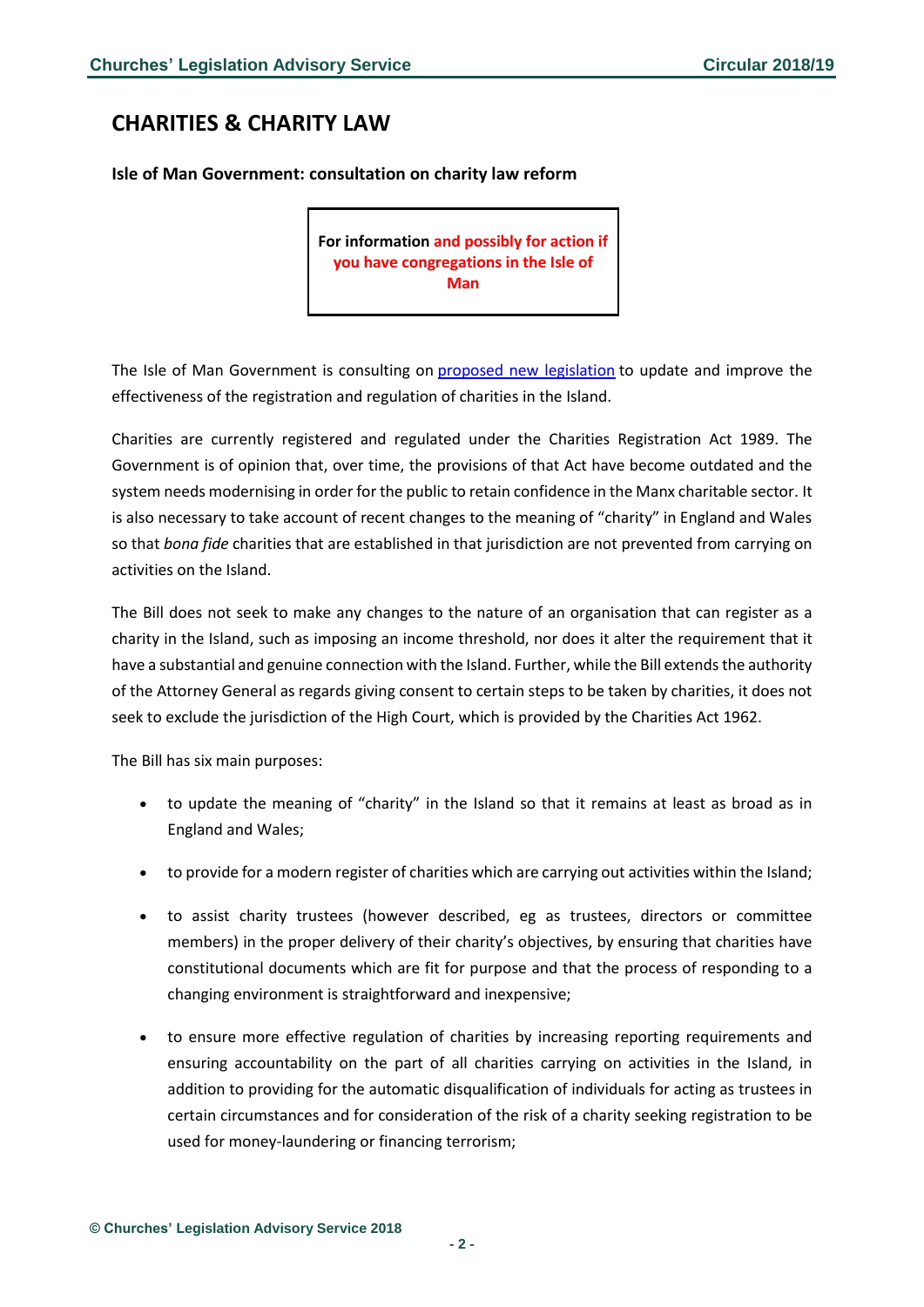- to improve public service and administrative efficiency by combining the functions of registrar and regulator in HM Attorney General, thus mirroring the Charity Commission for England and Wales; and
- to provide a simplified mechanism for appealing decisions of the registrar/regulator by establishing a Charities Tribunal.

The Attorney General's Office has confirmed that the consultation closes on **5 October** (as it says on the web page – *not* as it says in the consultation document).

[Source: Isle of Man Government – 24 August]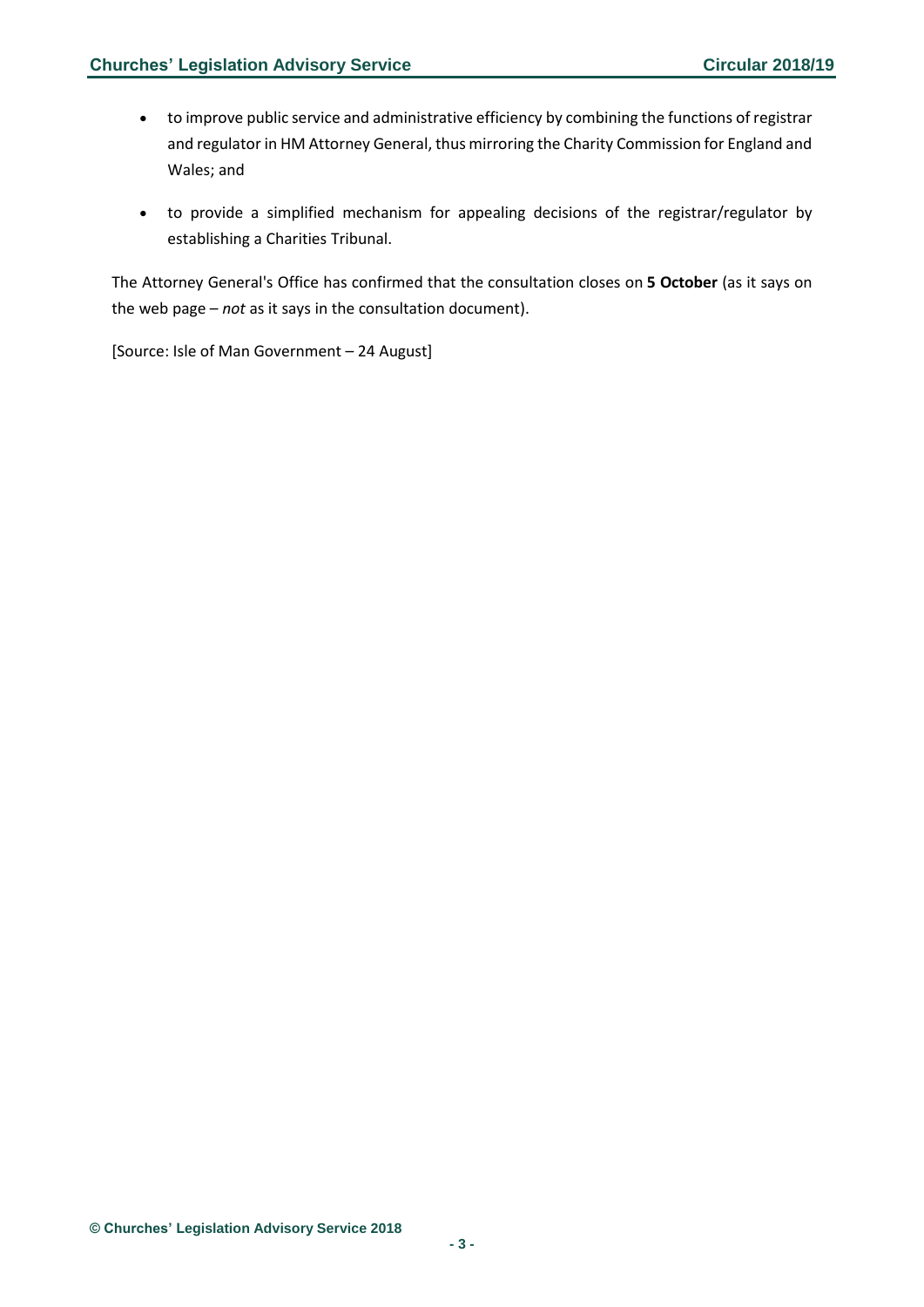### <span id="page-3-0"></span>**EMPLOYMENT**

<span id="page-3-1"></span>**The Genuine Occupational Requirement again**

**For information**

In *JQ v IR* [\[2018\] EUECJ C-68/17,](http://curia.europa.eu/juris/document/document.jsf;jsessionid=9ea7d2dc30d8ca09b839fe844158bfbab6f24e5b2ea8.e34KaxiLc3qMb40Rch0SaxyPaxb0?text=&docid=205521&pageIndex=0&doclang=EN&mode=req&dir=&occ=first&part=1&cid=404493) the applicant, a Roman Catholic, worked as Head of the Internal Medicine Department of a hospital managed by IR, a limited liability company established under German law and subject to the supervision of the Archbishop of Cologne. He divorced his first wife and remarried in a civil ceremony, but his first marriage was not annulled. When IR discovered this, it sacked him on the grounds that he had infringed the duty of loyalty arising under his employment contract. He challenged his dismissal on the grounds that a non-Roman Catholic employee would not have been treated in the same way. The German Federal Labour Court asked the CJEU for an advisory opinion as to the application to the case of the Equal Treatment Directive.

The Grand Chamber replied that the decision of a Church or other organisation with an ethos based on religion or belief and which manages a hospital (in the form of a private limited company) to require its employees performing managerial duties to act in good faith and behave in a way that differed depending on the faith or lack of faith of the individual employee was, in principle, reviewable by the national courts.

It was for the national court to satisfy itself that the religion or belief requirement was genuine, legitimate and justified in the light of the ethos in question.

The Grand Chamber added that, though it was for Germany's Federal Labour Court to judge the case on the facts, it did not believe that adherence to the Roman Catholic Church's teaching on marriage was necessary for the promotion of IR's ethos because of the importance of JQ's role in the hospital: giving medical advice and care and managing the internal medicine department. *It did not, therefore, appear to be a genuine occupational requirement for his job*.

**Comment:** The Court has reiterated what it said in *Egenberger*: in short, that employers must take care that any occupational requirement they seek to impose on a post is *genuine*.

[Source: CJEU – 11 September]

*We have updated the CLAS note on religion and employment accordingly*.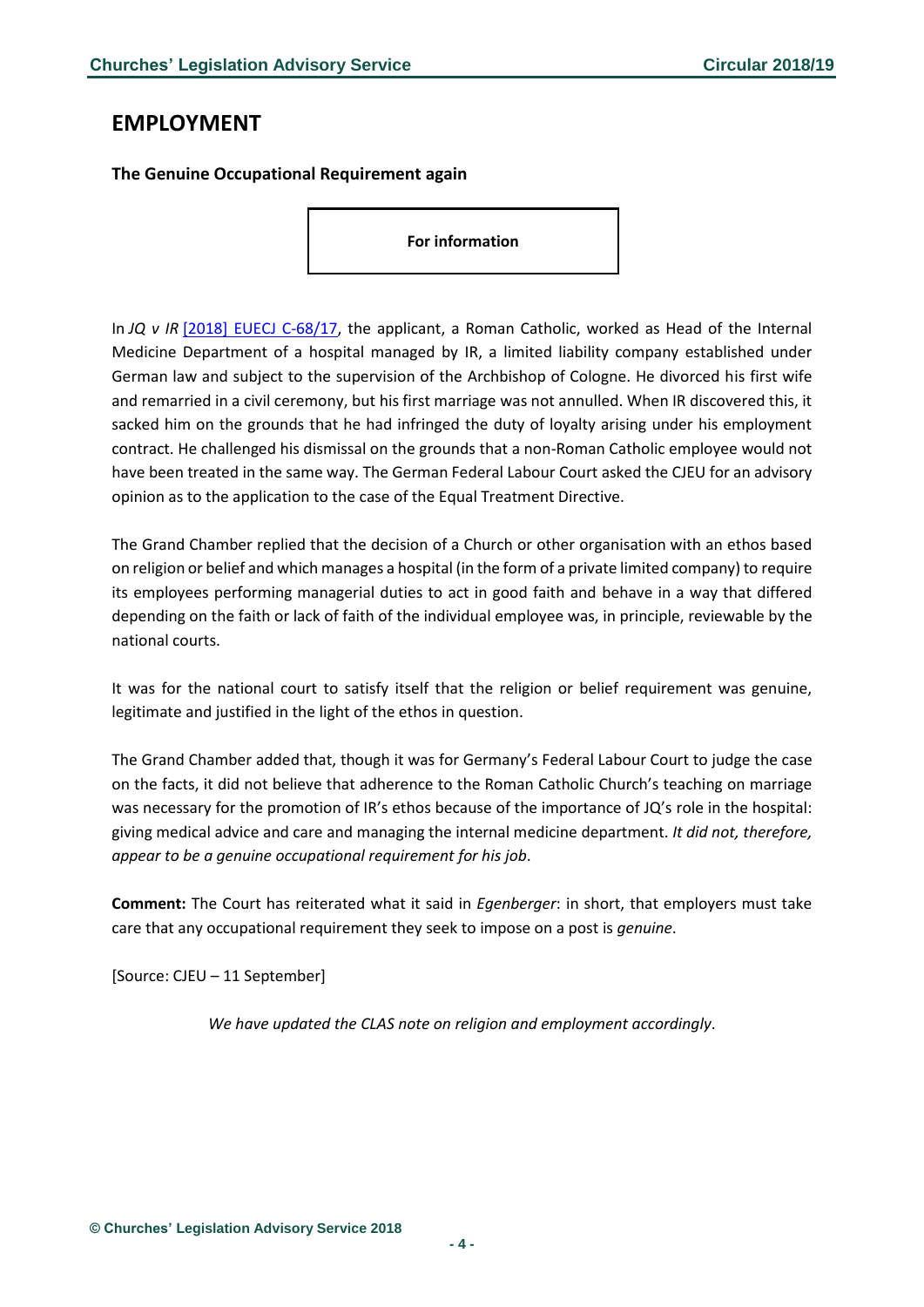# <span id="page-4-0"></span>**FAITH & SOCIETY**

<span id="page-4-1"></span>**Consultation on no-fault divorce**

**For information**

The Secretary of State for Justice has announced a consultation on introducing "no-fault" divorce in England and Wales: *[Reducing family conflict: Reform of the legal requirements for divorce.](https://consult.justice.gov.uk/digital-communications/reform-of-the-legal-requirements-for-divorce/supporting_documents/reducingfamilyconflictconsultation.pdf)* The issue of contested divorce on the grounds of unreasonable behaviour came to public prominence as a result of the judgment in *Owens v Owens*[\[2018\] UKSC 41,](https://www.supremecourt.uk/cases/docs/uksc-2017-0077-judgment.pdf) in which the Supreme Court unanimously rejected Mrs Tini Owens's appeal against the refusal of the lower courts to grant her a divorce that was opposed by her husband –and did so with obvious reluctance.

At present, divorcing couples are forced to blame each other for the marriage breakdown on the grounds of "unreasonable behaviour", adultery or desertion, or prove they have been separated for a minimum of two years – even if the separation is mutual. If the divorce is contested, and a spouse cannot prove "fault", then couples currently have to wait five years before a divorce is granted. In brief, the current law - [s.1\(2\) Matrimonial Causes Act 1973](http://www.legislation.gov.uk/ukpga/1973/18/section/1) - requires those seeking a divorce to give evidence of one or more of five facts, based either on "fault" or on a period of separation, as follows:

"(a) that the respondent has committed adultery and the petitioner finds it intolerable to live with the respondent;

(b) that the respondent has behaved in such a way that the petitioner cannot reasonably be expected to live with the respondent;

(c) that the respondent has deserted the petitioner for a continuous period of at least two years immediately preceding the presentation of the petition;

(d) that the parties to the marriage have lived apart for a continuous period of at least two years immediately preceding the presentation of the petition … and the respondent consents to a decree being granted;

(e) that the parties to the marriage have lived apart for a continuous period of at least five years immediately preceding the presentation of the petition."

The MoJ is proposing a new notification process that will allow people to notify the court of the intent to divorce while removing the opportunity for the other spouse to contest it. Proposals detailed in the consultation include:

- retaining the irretrievable breakdown of the marriage as the sole ground for divorce;
- removing the need to show evidence of the other spouse's conduct or a period of living apart;
- introducing a new notification process where one, or possibly both parties, can notify the court of the intention to divorce; and
- removing the opportunity for the other spouse to contest the divorce application.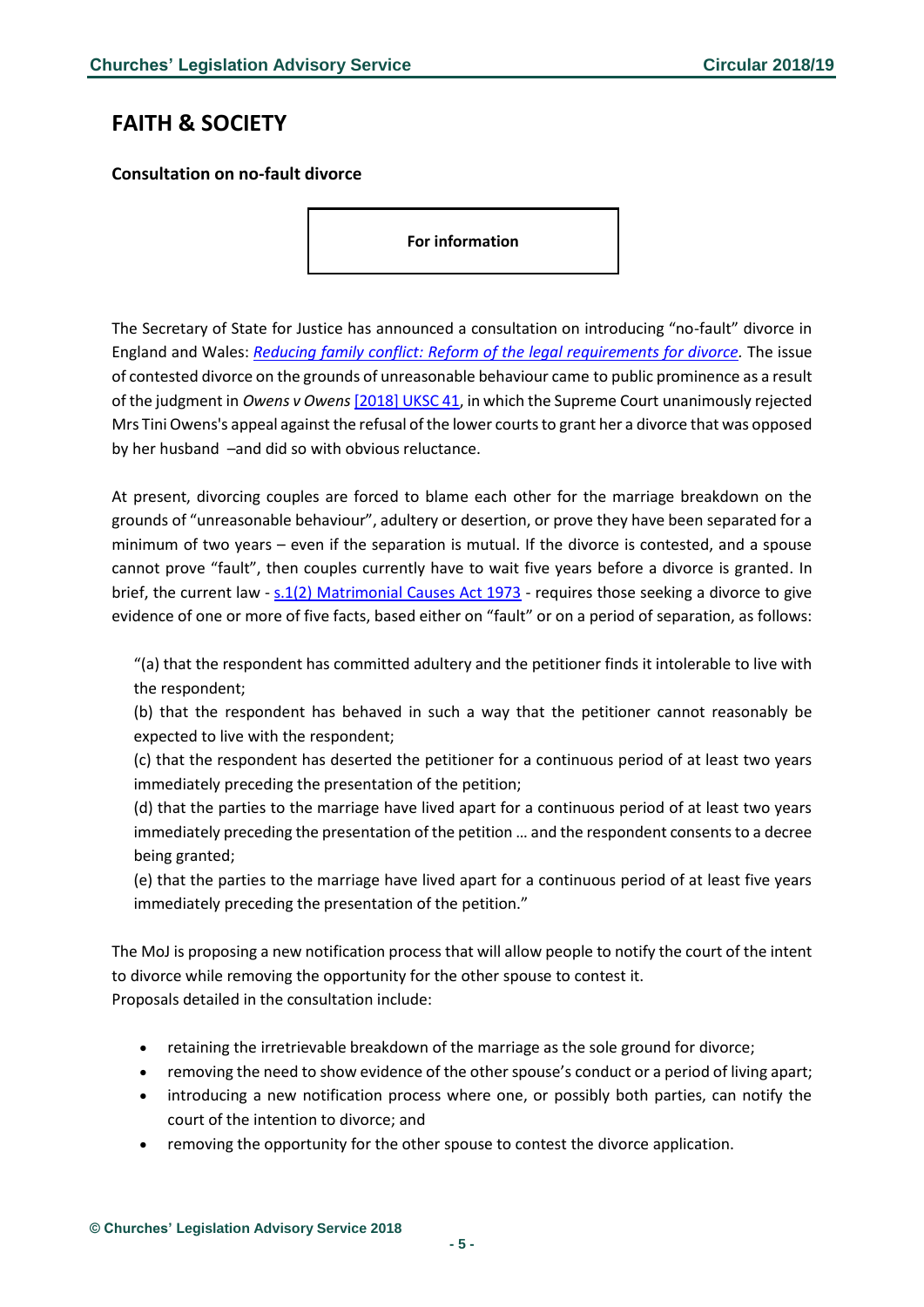The consultation also seeks views on the minimum period for the process between the interim decree of divorce (decree nisi) and the final decree of divorce (decree absolute). That will allow couples time to reflect on the decision to divorce and to reach agreement on arrangements for the future where divorce is inevitable.

As a caveat, the Government recognises that there may be exceptional circumstances in which it may be desirable to retain the ability for a spouse to defend a divorce petition: for example, if one party lacks mental capacity to make an informed decision to seek a divorce.

The consultation will run for 12 weeks and close on **10 December**. Responses may be made online [here](https://consult.justice.gov.uk/digital-communications/reform-of-the-legal-requirements-for-divorce/) [scroll down].

[Source: MoJ – 15 September]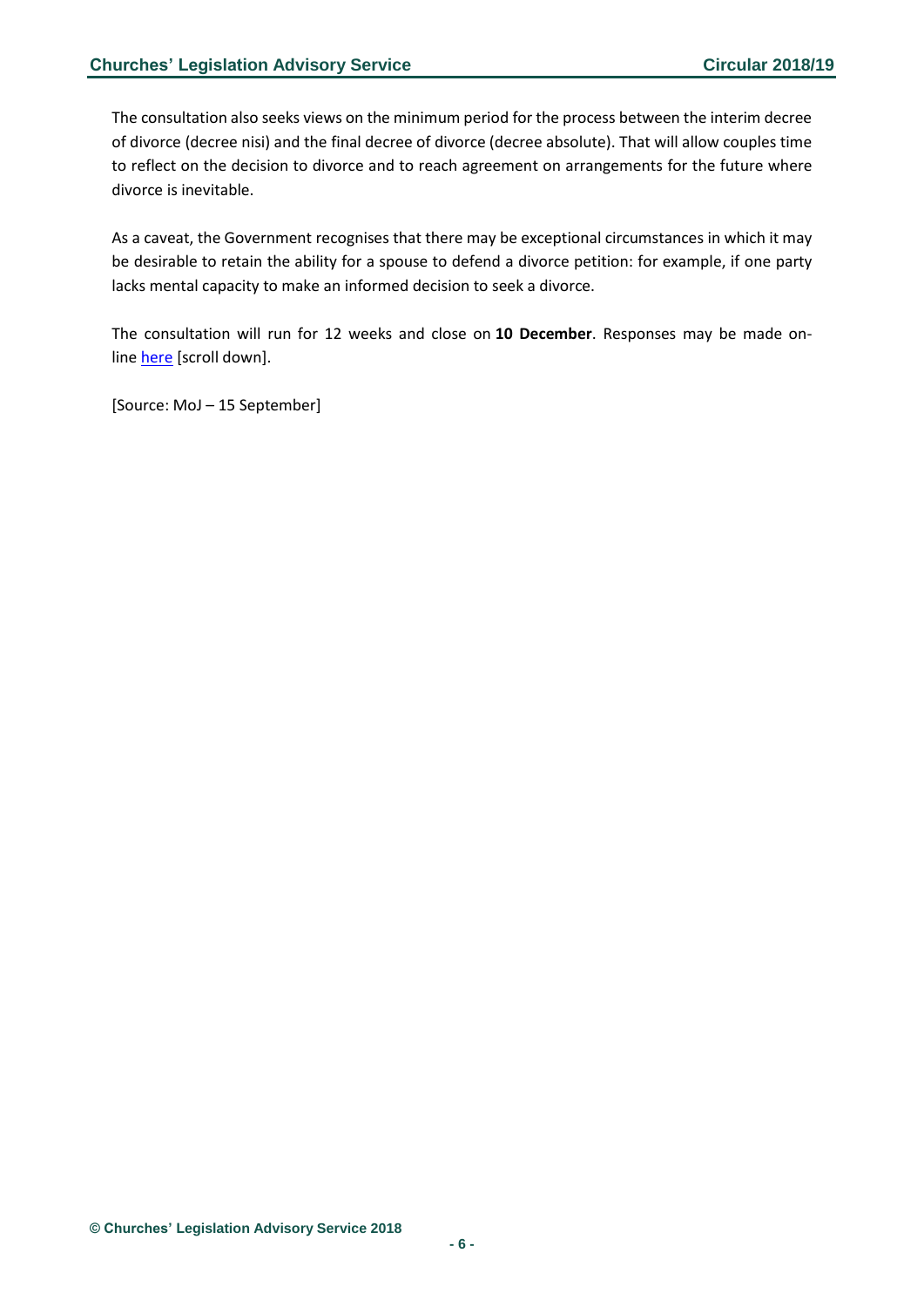### <span id="page-6-0"></span>**IMMIGRATION & NATIONALITY**

#### <span id="page-6-1"></span>**Home Office settlement scheme for EU citizens**

**For information**

In June, the Home Office published the [settlement scheme](https://www.gov.uk/settled-status-eu-citizens-families) for EU citizens living in the UK and their family members to obtain their new UK immigration status. The transitional scheme will run from **29 March 2019** until **31 December 2020**.

There will be two types of status: settled and pre-settled. From 1 July 2021, all EU nationals other than Irish citizens must be either one or the other. *Irish citizens, those with indefinite leave to remain in the UK and those with indefinite leave to enter the UK – for example, someone who has a Returning [Resident visa](https://www.gov.uk/returning-resident-visa) – do not need to apply*.

**Settled status** will allow those EU nationals who have lived in the UK for five or more years to obtain confirmation of their settled right in the UK. For settled status, EU nationals mustprove their identity, prove that they live in the UK, and confirm that they have no "serious criminal convictions".

The Home Office will liaise with other Government departments to check on employment and benefit records. There will be a fee of £65 for adults and £32.50 under-16s Any EU nationals who already have confirmation of their permanent residence will have their fee waived. The deadline for applications will be **30 June 2021**.

**Pre-settled status** will be granted to those who have not yet completed five years' residence in the UK; after completion of five years, settled status can be applied for.

Close family members will also be eligible for settled or pre-settled status.

If an applicant is not resident in the UK by **31 December 2020,** settled or pre-settled status may be refused. An application may also be refused on the grounds of a serious criminal conviction or for security reasons or fraud.

*The scheme has not yet been approved by Parliament.*

[Source: Home Office – 24 June]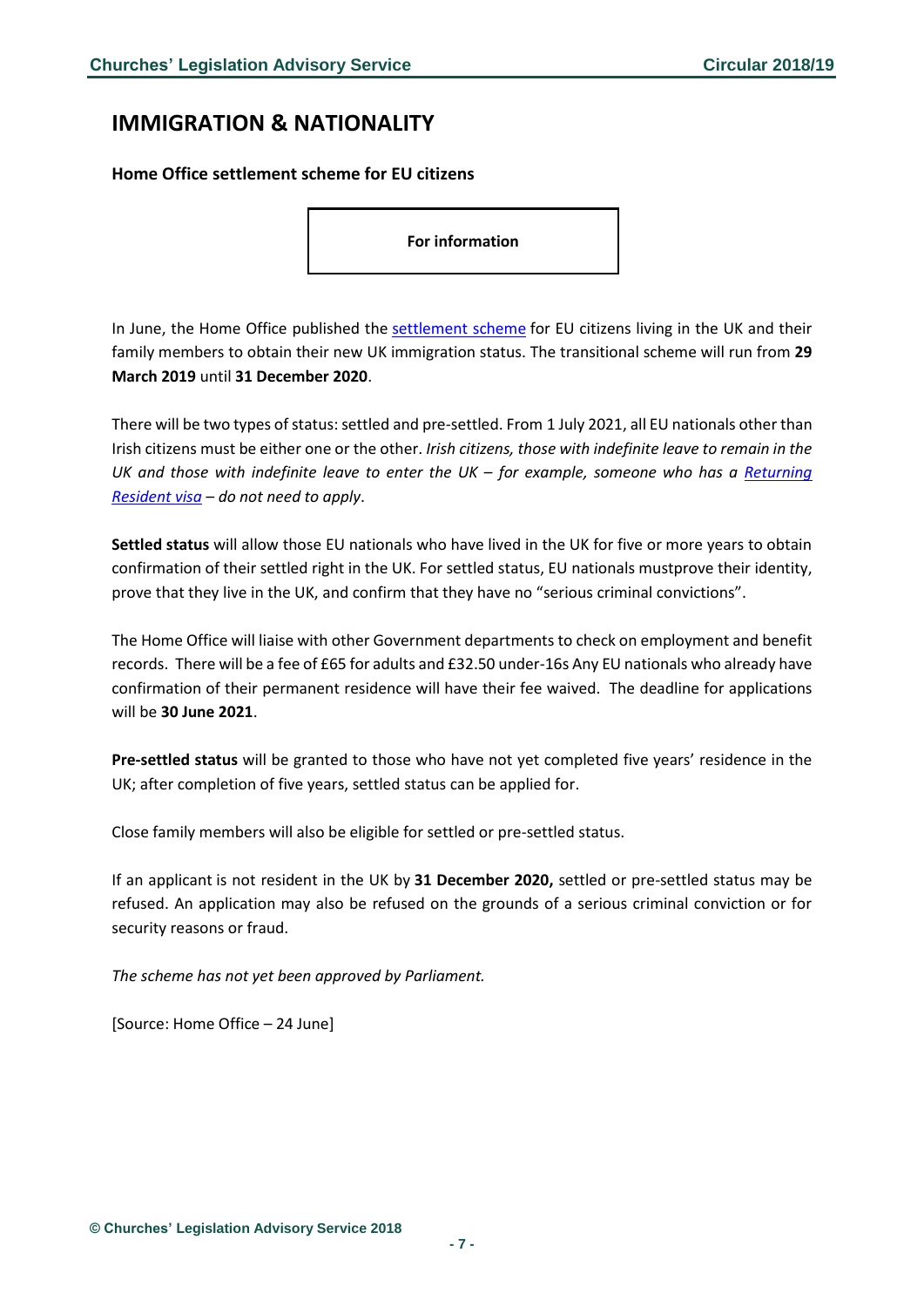### <span id="page-7-0"></span>**SAFEGUARDING**

#### <span id="page-7-1"></span>**Government view on mandatory reporting of suspected abuse**

**For information**

On 10 September, Baroness Walmsley (LD) asked an oral question in the Lords about how the Government plans to respond to the report of the Independent Inquiry into Child Sexual Abuse regarding safeguarding failures at Downside and Ampleforth schools, published in August 2018. In reply, the Parliamentary Under-Secretary of State, Department for Education, Lord Agnew of Oulton, said this:

"The report of the independent inquiry into child sexual abuse regarding Downside and Ampleforth schools did not make specific recommendations to my department. However, a regulator of independent schools is carefully considering the inquiry's findings. We have asked inspectors to pay close attention to the matters in the report at the next inspection of Downside. Ampleforth is currently under regulatory action and must improve or face further action, which could include closure."

In response to a supplementary, he added:

"My Lords, it is absolutely unacceptable for anyone to conceal abuse. The Government are committed to ensuring that legislation can adequately deal with this. We will scope this issue fully during the current Parliament. What individuals and organisations should do is already clear in statutory guidance. The guidance also makes it clear that there is a legal duty on employers to make a referral to the Disclosure and Barring Service in certain circumstances."

On mandatory reporting, however, he was less convinced:

"I know that there are calls for mandatory reporting and the noble Baroness, Lady Walmsley, who asked the Question, is a keen advocate of it. All noble Lords will be aware that we have consulted on this matter. We had 760 responses from social workers, police officers and other connected parties. Some 70 per cent of them felt that mandatory reporting would have an adverse impact; 85 per cent said that it would not, in itself, lead to the appropriate action being taken."

[Source: Lords *Hansard* – 10 September]